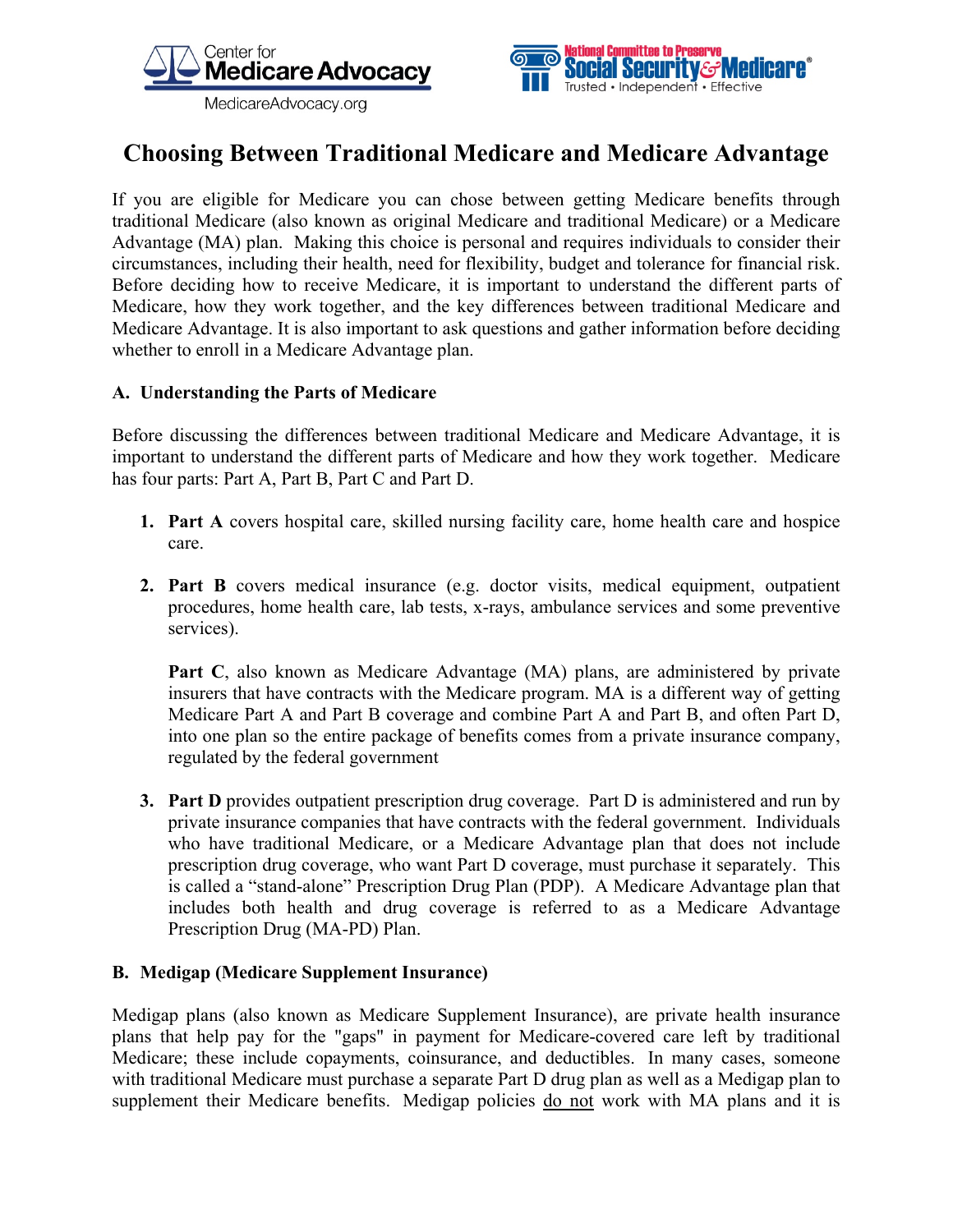illegal for anyone to sell an MA enrollee a Medigap policy unless they are switching to traditional Medicare.

Some beneficiaries have employer or union coverage that pays costs that traditional Medicare does not cover; those who do not may need to buy a Medigap plan. Other individuals may be eligible for Medicaid that can also cover such costs and may not need Medigap

## **C. Key Differences between Traditional Medicare and a Medicare Advantage Plan**

It is important to understand some of the key differences between traditional Medicare and Medicare Advantage including enrollment, access to services, costs, benefits, and the appeals process.

# **1. Enrollment**

# • **Traditional Medicare**

If you meet the requirement of at least 40 quarters of employment paying into Social Security, you automatically qualify for Medicare Part A, with no required monthly premium. You may also be eligible for premium-free Part A based on your spouse's work history if you meet certain criteria. You should contact Social Security on-line or in your community to enroll. When you enroll in Medicare for the first time you are automatically enrolled in **traditional** Medicare, but you can choose a private Medicare Advantage plan if you prefer.

Medicare Part B requires the payment of a monthly premium. You must elect to either accept or decline this coverage, but be aware that there may be penalties for not enrolling during your initial enrollment period. For more details, see our Eligibility and Enrollment page.

#### • **Medicare Advantage**

In general, you must specifically opt to receive your Medicare coverage through an MA plan; it does not happen without your authorization, except for certain individuals enrolled in certain Special Needs Plans, a type of MA plan. You must be enrolled in Medicare Parts A and B in order to be eligible to enroll in a MA plan. Note that if you choose to enroll in a Medicare Advantage plan you are still in the Medicare program and you still have Medicare rights and protections but you have chosen to have your Medicare benefit provided through a private plan. Note that some employers offer their retirees coverage only through MA plans.

#### **2. Access to Services**

# • **Traditional Medicare**

If you are enrolled in traditional Medicare you can go to any doctor or hospital in the United States that accepts Medicare. Traditional Medicare does not have a "network." Referrals are not needed to see specialists and there is no prior authorization required to obtain services.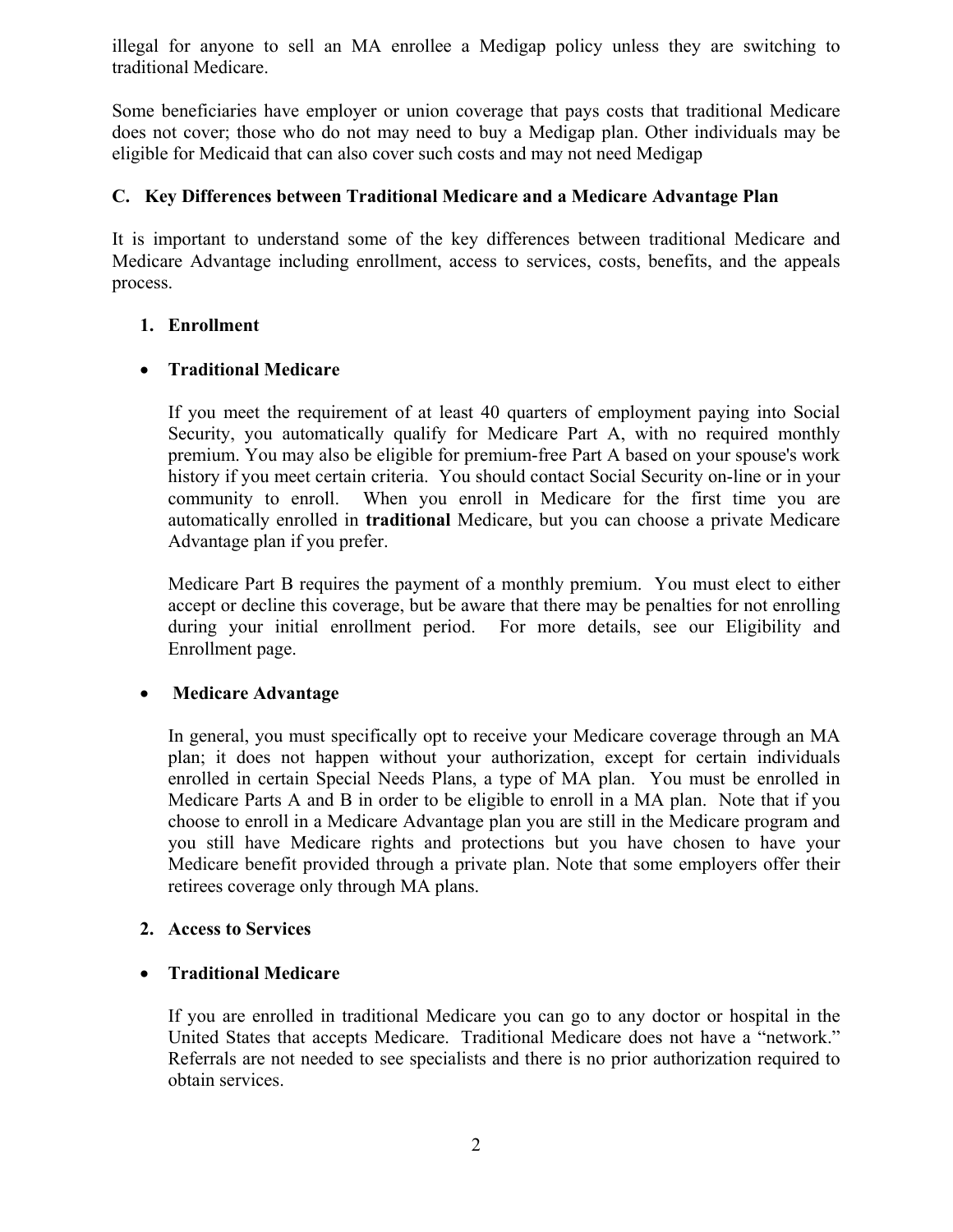## • **Medicare Advantage**

If you are enrolled in a Medicare Advantage plan you may be limited by the MA plan to using a network of specific providers in order for the plan to cover your care. You may have to choose a primary care physician, obtain referrals to see specialists, and get prior authorization for certain services. Certain MA plans may cover care you get outside of the network, (called Preferred Provider Plans/PPOs), but you will likely have to pay more. Most plans may only cover emergency and urgent care if you are out of the service area; you must return to the service area for follow up or routine care. Network providers can join or leave a plan's provider network anytime during the year but, generally, you must wait until the next year's open enrollment period to opt to leave the plan. The MA plan can also change the providers in the network anytime during the year.

#### **3. Costs**

# • **Traditional Medicare**

In traditional Medicare, Part A is free if you have worked and paid Social Security taxes for at least 40 calendar quarters (10 years). If you are in traditional Medicare you owe a monthly premium for Part B coverage. You may also have to pay for deductibles, coinsurance and copays. Traditional Medicare has no out-of-pocket maximum or cap on what you may spend on health care. With traditional Medicare, you will have to purchase Part D drug coverage and a Medigap plan separately (if you choose to purchase one).

## • **Medicare Advantage**

Costs in MA plans vary. You must pay the same monthly premium as those enrolled in traditional Medicare Part B. Additional out-of-pocket costs in an MA plan depend on what type of MA plan you choose and may include the following: whether the plan charges an extra monthly premium; whether the plan has a yearly deductible; how much you pay for each visit or service (copayments or coinsurance); the type of health care services needed and how often; and, whether network providers are used.

MA plans may charge cost-sharing for a service that is above or below the traditional Medicare cost-sharing for that service. However, MA plans cannot impose cost-sharing for chemotherapy administration services, renal dialysis services, and skilled nursing care services that exceed the cost-sharing for those services under traditional Medicare. All MA plans must have a maximum allowable out-of-pocket (MOOP) limit on the amount of cost-sharing they can charge for all Part A and Part B services, after which you will pay nothing for covered benefits for the rest of the year. MA plans may also change benefits, premiums, and copays every year.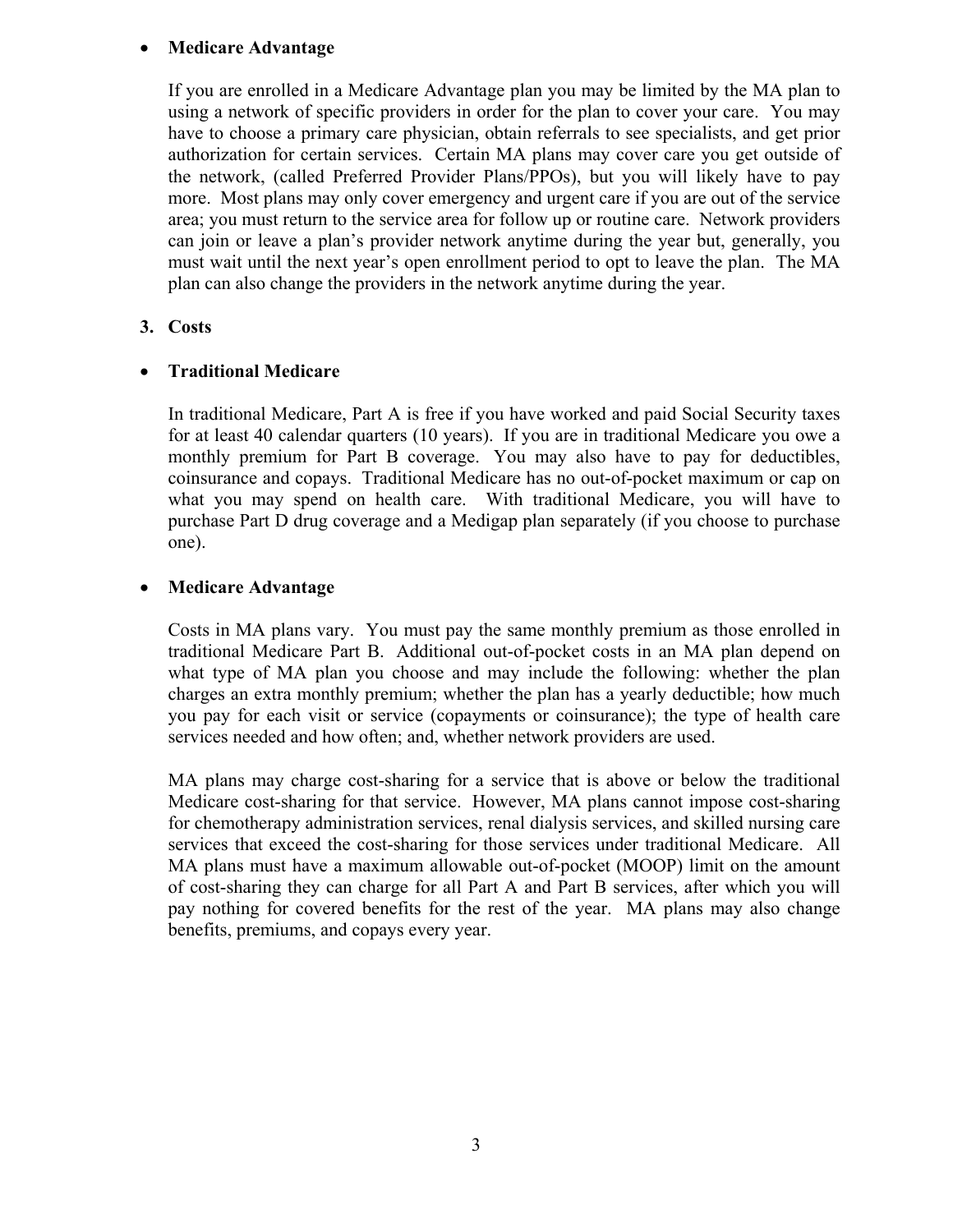#### **4. Benefits**

# • **Traditional Medicare**

Traditional Medicare has a standard benefit package that covers medically necessary health care services. Traditional Medicare does not offer coverage for prescription drugs. In traditional Medicare you may have to buy a Medigap plan as well as a separate Part D prescription drug plan.

## • **Medicare Advantage**

MA plans must offer a benefit package that is at least equal to traditional Medicare's and covers everything traditional Medicare covers. Some MA plans may cover services which are not covered by traditional Medicare such as dental, hearing and vision care, health club memberships, and other supplemental benefits. Many MA plans have prescription drug coverage built into the benefit package.

# **5. Appealing Denied Claims:**

Regardless of how you receive your Medicare benefits you always have the right to appeal unfavorable decisions regarding coverage of your services. However, timeframes and deadlines differ depending on whether you have traditional Medicare or a Medicare Advantage plan.

## **D. What to Do and What to Ask Before Choosing Between Traditional Medicare and a Medicare Advantage Plan**

- Understand how the MA plan you are considering works with any current coverage you may have. If you have retiree or employer health coverage you may lose this coverage if you join a MA plan; alternatively, your former employer may offer you retiree coverage through one or more MA plans.
- Compare the coverage and costs available through the traditional Medicare program combined with an appropriate Medigap policy and prescription drug plan, versus the available MA plans including any monthly premium, deductible, copayments, and yearly out-of-pocket maximum.
- Inquire with MA plans as to whether and to what extent you are required to receive services from medical providers who participate in the MA plan you are considering.
- Be sure the physicians and health care providers you are likely to want to use contract with the MA plan.
- Ask the MA plans whether there is coverage if you travel outside of the service area.
- Read each MA plan's literature to see what kind of plan it is and what it pays for. Not all MA plans, even if the plans are the same type, and from the same insurer, work the same way.
- Check to see if the medications you need are on the MA plan's formulary.
- Determine what MA plan services are provided at what additional cost. All preventive services and extra benefits should be identified, as well as any limitations associated with visits or services. Determine where you are required to go for regular, non-urgent care.
- Check into the MA plan's physicians to determine if your physicians are in the plan's network. If your doctor is in the network then ask your doctor what their experience has been dealing with that plan and whether they would recommend joining the plan. In